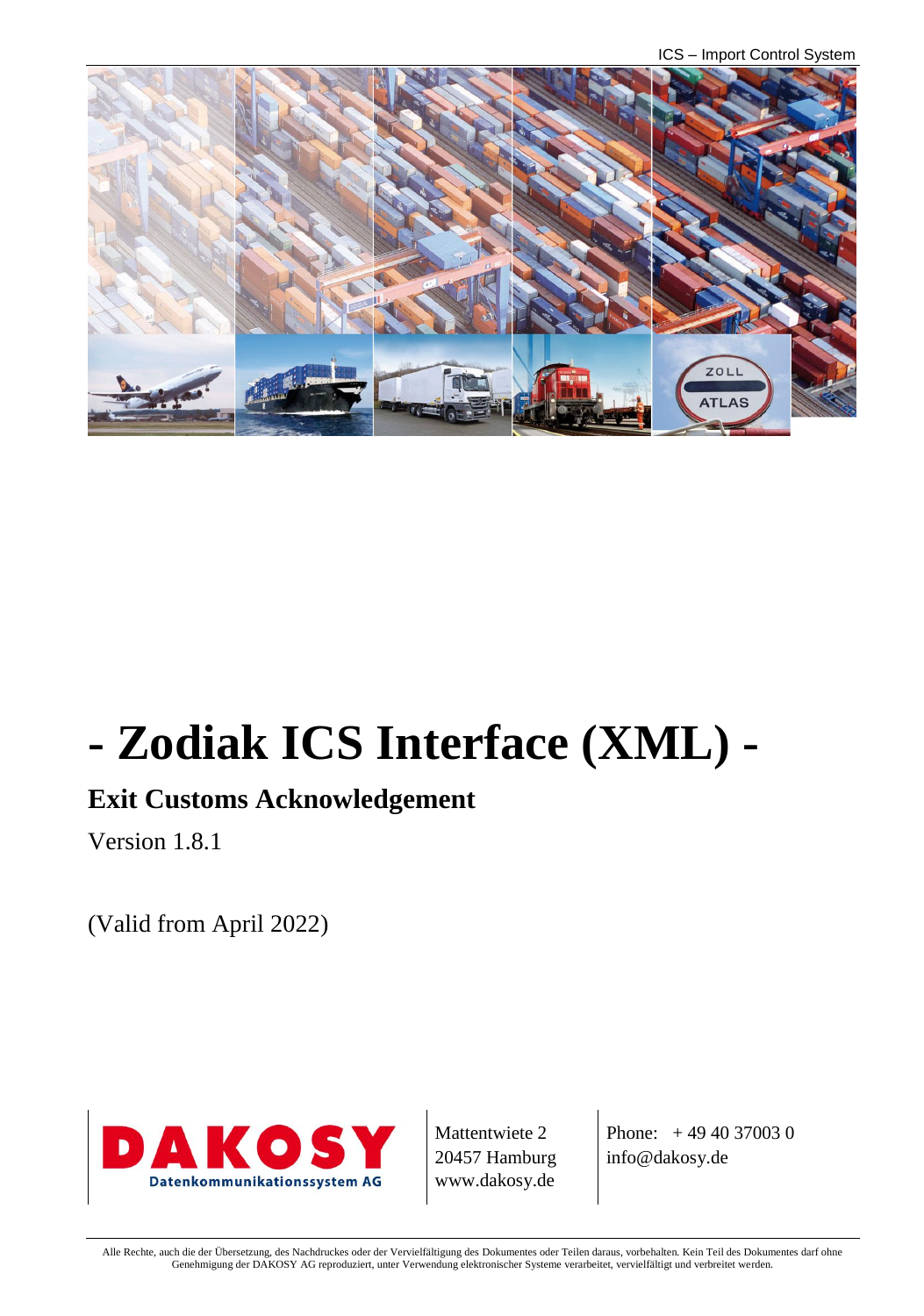#### **Change history**

| <b>Version</b> | <b>Chapter/Section</b> | <b>Reason</b>                          | <b>Name</b> | Date       |
|----------------|------------------------|----------------------------------------|-------------|------------|
| l.8.1          |                        | Raise to the the uniform version level |             | 12.04.2022 |
|                |                        |                                        |             |            |

#### **Change requests**

**DAKOSY Datenkommunikationssystem AG**  Mattentwiete 2 20457 Hamburg

| 1. Phone: | $+494037003 - 0$ |
|-----------|------------------|
| 2. Email: | info@dakosy.de   |

## **Used tools**

|    | Number Used tools                                                 |  |
|----|-------------------------------------------------------------------|--|
| W1 | This document has been created using <i>Microsoft Word 2016</i> . |  |

## **Liability**

1. Please note that no liability claims can be derived towards DAKOSY AG for the content of this manual, despite careful development and examination of this document!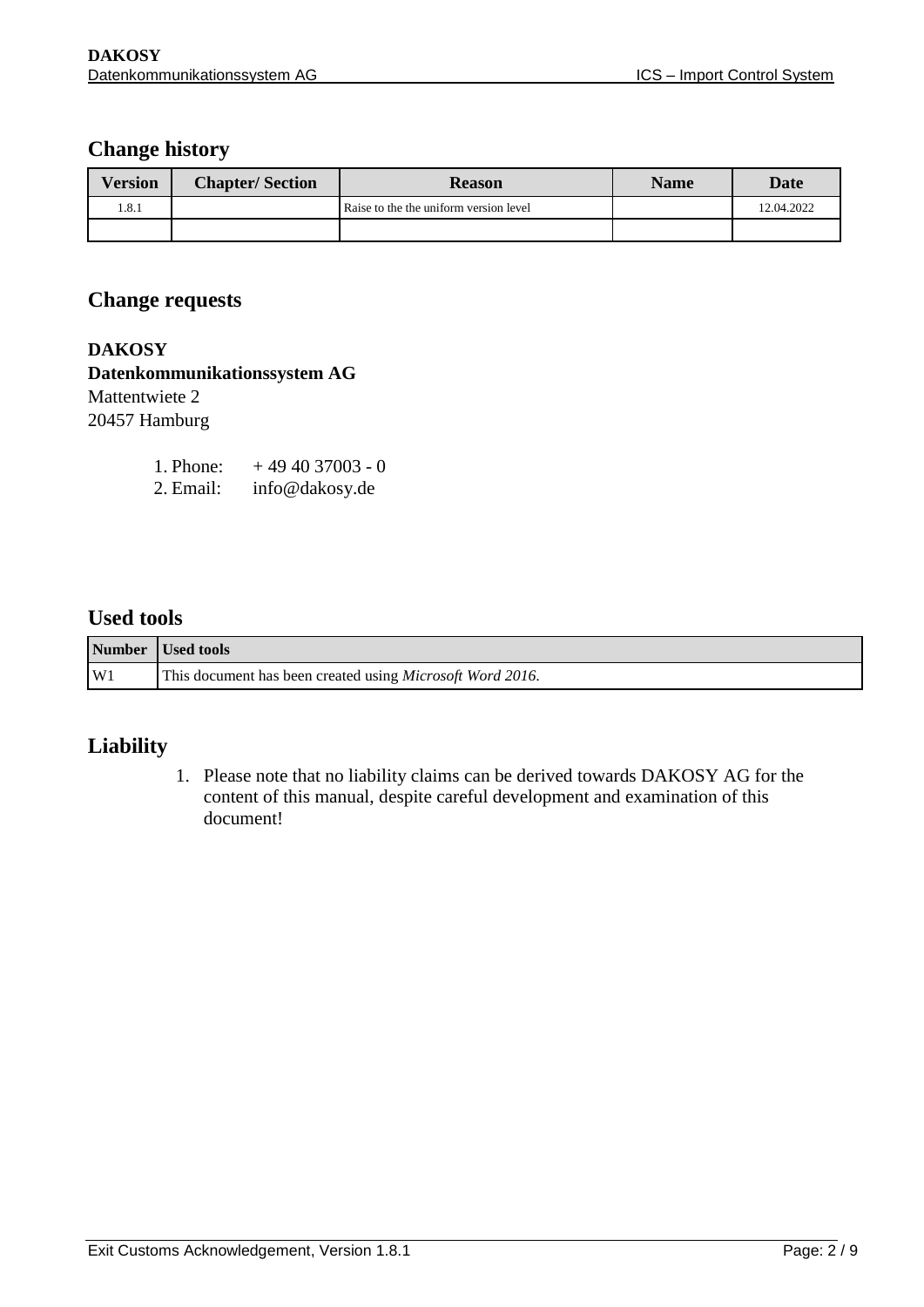## **Table of contents**

| 2 <sup>1</sup> | Data within the Exit Summary Declaration (EXS) 5 |  |
|----------------|--------------------------------------------------|--|
| 2.1            |                                                  |  |
| 2.2            |                                                  |  |
| 2.3            |                                                  |  |
| 3 <sup>1</sup> |                                                  |  |
| 4              |                                                  |  |
|                |                                                  |  |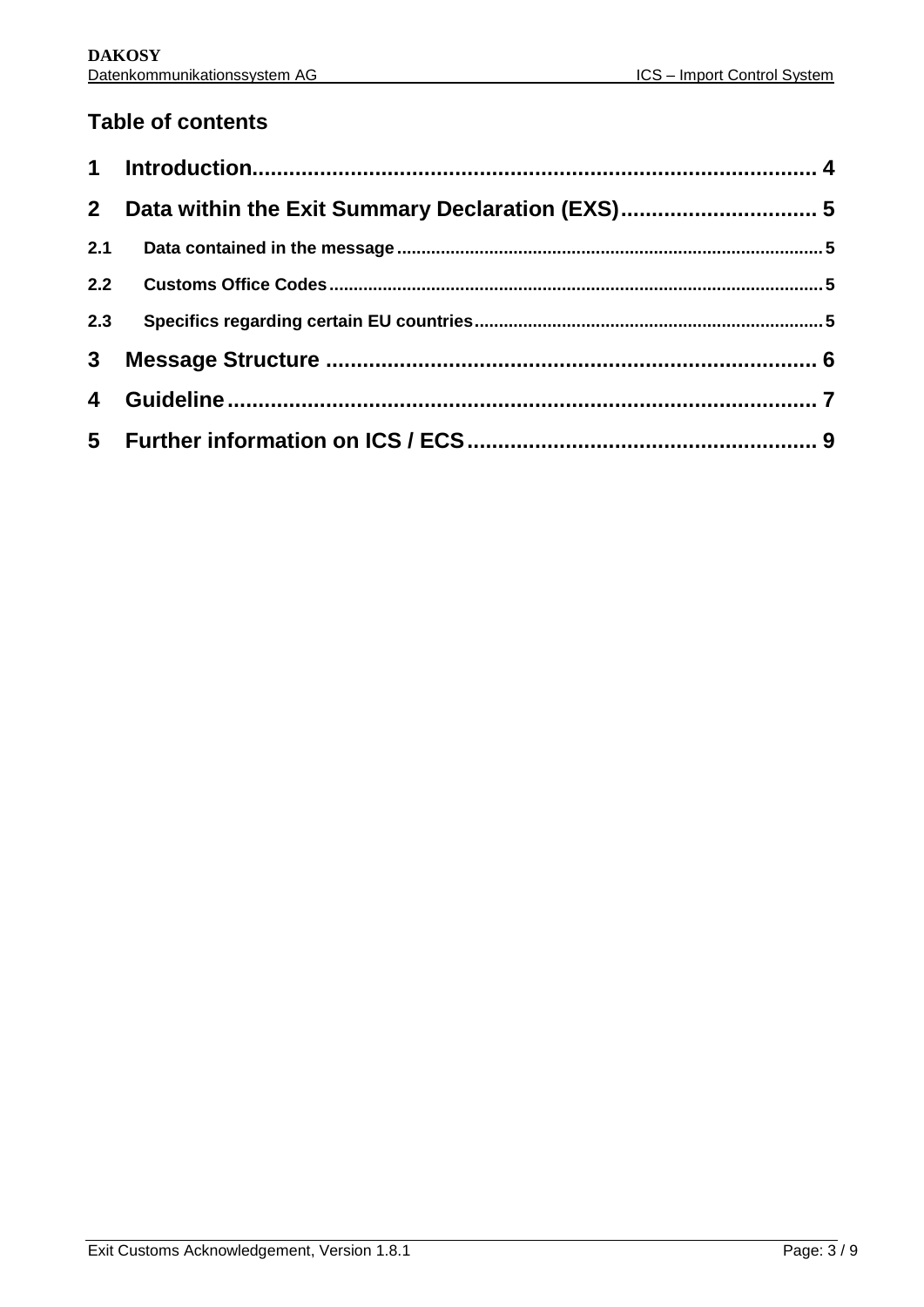# <span id="page-3-0"></span>**1 Introduction**

This document describes the XML Message "ExitSummaryCustomsAcknowledgement" which is used within the ZODIAK ICS XML Interface as a response message from the customs administration to an "Exit SumA" (E\_EXS\_DAT) message.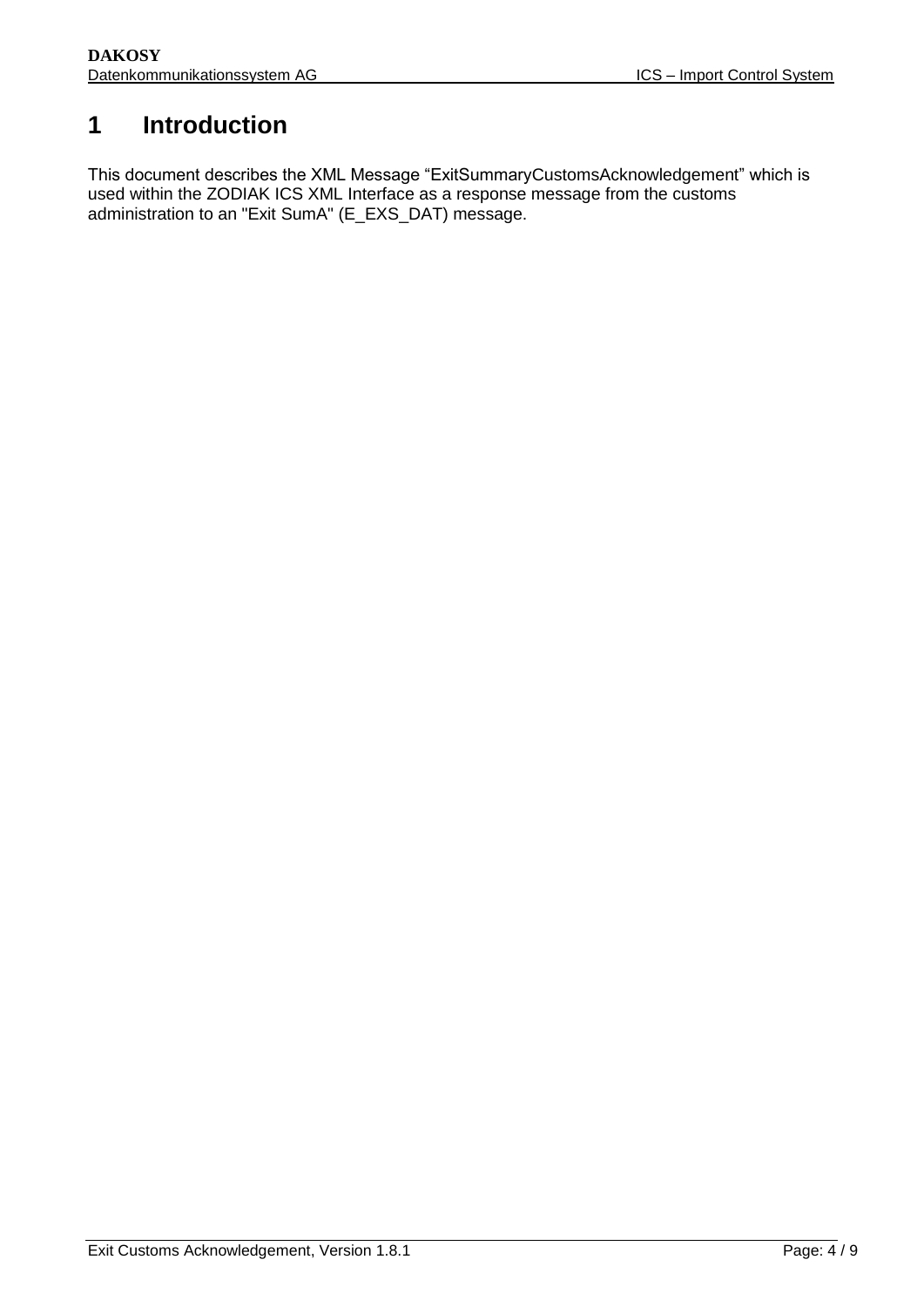## <span id="page-4-0"></span>**2 Data within the Exit Summary Declaration (EXS)**

This document describes one of the messages used with ZODIAK ICS to send the Exit Summary Declaration to customs.

## <span id="page-4-1"></span>**2.1 Data contained in the message**

The core data elements used in the Exit Summary Declaration are laid out in Annex 30a to the EU customs codex. A link to this document can be found within this message guide in the section named "Further Information on ICS/ECS".

**Local Reference Number ("Bezugsnummer")**: The Local Reference Number (LRN) is a reference assigned by the declarant which should allow the declarant to link a declaration to data in his own IT system. The LRN has to be unique per customer, i.e. it is not possible to use the same LRN twice, even for different countries / exit ports.

## <span id="page-4-2"></span>**2.2 Customs Office Codes**

For the first and subsequent customs offices at entry, ZODIAK ICS allows to use UN or IATA Location Codes instead of actual customs office codes. Please contact DAKOSY if you're interested in using this possibility.

## <span id="page-4-3"></span>**2.3 Specifics regarding certain EU countries**

#### *(valid at the date of issue; see document footer)*

- **GERMANY**: German customs requires contact data for the person lodging the summary declaration, i.e. one has to provide at least the name and phone number of a contact person for the declaration.
- **SPAIN**
	- o Required: Customs Sublocation (Element <CustomsSubPlace> on header level). An indication where the goods that should be exported are stored.
	- o Required: Previous Document (Element <PreviousDocument> on goods item level. An information about the customs process that preceded the EXS
	- o Optional: National Specific Circumstance Indicator
	- o Optional: Document Operation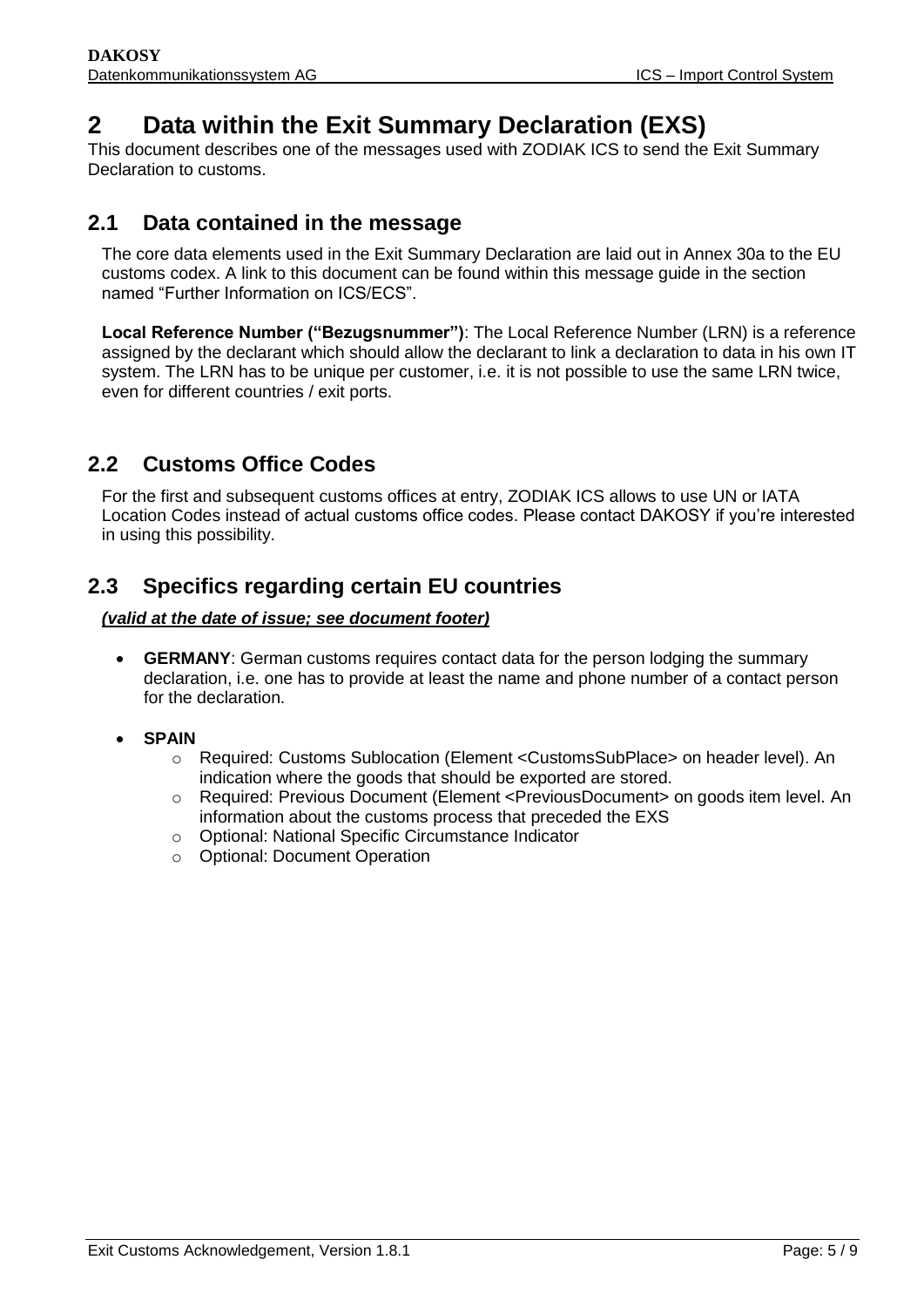# **Message Structure**

<span id="page-5-0"></span>

| <b>Occurrence</b> | <b>Element/Attribute</b>          |  |
|-------------------|-----------------------------------|--|
|                   | <b>EXSMessage</b>                 |  |
| 1                 | xs:sequence                       |  |
|                   | <b>Transaction</b>                |  |
|                   | xs:sequence                       |  |
|                   | <b>IOPartner</b>                  |  |
|                   | <b>IOReference</b>                |  |
|                   | <b>IODateTime</b>                 |  |
|                   | <b>Version</b>                    |  |
|                   | <b>Messages</b>                   |  |
|                   | xs:sequence                       |  |
|                   | xs:choice                         |  |
| 1                 | <b>ExitCustomsAcknowledgement</b> |  |
| 1                 | - xs:sequence                     |  |
| 1                 | ObjectIdentification              |  |
|                   | - xs:sequence                     |  |
|                   | - ObjectName                      |  |
|                   | - DateOfReceipt                   |  |
|                   | <b>EventSeverity</b>              |  |
|                   | EventLocation                     |  |
| 1                 | <b>Header</b>                     |  |
|                   | xs:sequence                       |  |
|                   | <b>CustomsOfficeOfExit</b>        |  |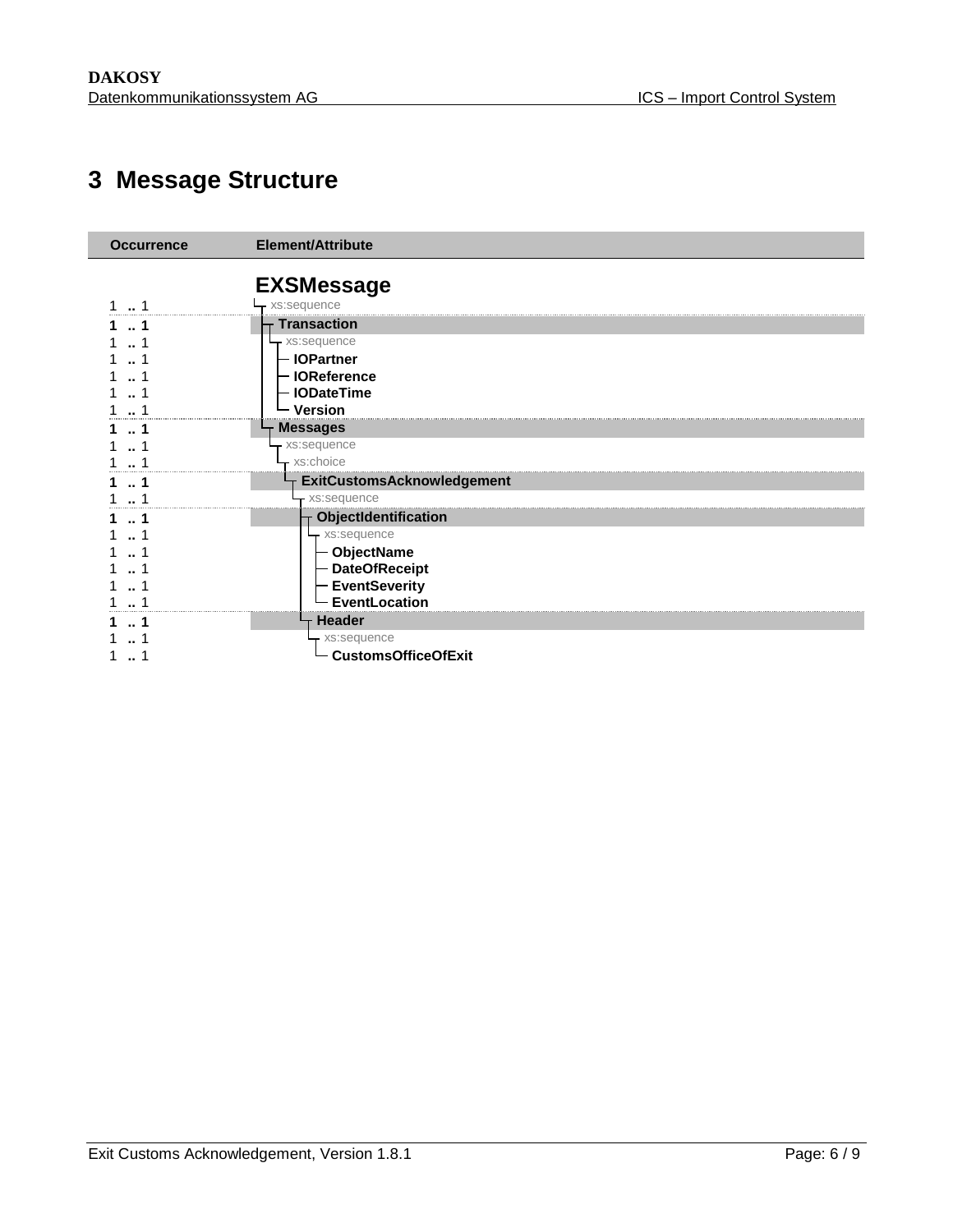## **4 Guideline**

<span id="page-6-0"></span>

| Element/Attribute                 | <b>Annotation</b>                                                                |  |  |
|-----------------------------------|----------------------------------------------------------------------------------|--|--|
| <b>EXSMessage</b>                 |                                                                                  |  |  |
| xs:sequence                       | Occurence<br>$1 - 1$                                                             |  |  |
| <b>Transaction</b>                | 1  1<br>Occurence                                                                |  |  |
| + xs:sequence                     | 1  1<br>Occurence                                                                |  |  |
| - IOPartner                       | Occurence<br>$1 \t  1$                                                           |  |  |
|                                   | $\cdot$ 10<br>Length                                                             |  |  |
| <b>IOReference</b>                | 11<br>Occurence                                                                  |  |  |
|                                   | $\therefore$ 35<br>Length                                                        |  |  |
| <b>IODateTime</b>                 | Occurence<br>$1 - 1$                                                             |  |  |
| - Version                         | 1  1<br>Occurence                                                                |  |  |
|                                   | Length<br>$\cdot$ 3                                                              |  |  |
|                                   | 006 007<br>Pattern                                                               |  |  |
|                                   | <b>Remark</b><br>This field should contain the following value: 007              |  |  |
| <b>Messages</b>                   | 1  1<br>Occurence                                                                |  |  |
| xs:sequence                       | 1  1<br><b>Occurence</b>                                                         |  |  |
| xs:choice                         | 1  1<br>Occurence                                                                |  |  |
| <b>ExitCustomsAcknowledgement</b> | $1 - 1$<br>Occurence                                                             |  |  |
| xs:sequence                       | $1 \t{.} 1$<br>Occurence                                                         |  |  |
| ObjectIdentification              | 1  1<br><b>Occurence</b>                                                         |  |  |
| xs:sequence                       | Occurence<br>1  1                                                                |  |  |
| <b>ObjectName</b>                 | Occurence<br>11                                                                  |  |  |
|                                   | . 35<br>Length                                                                   |  |  |
|                                   | Messages sent from ZODIAK ICS will contain the local<br><b>Remark</b>            |  |  |
|                                   | reference number in their ObjectName field                                       |  |  |
| <b>DateOfReceipt</b>              | 11<br><b>Occurence</b>                                                           |  |  |
|                                   | <b>Description</b><br>Date and time when the event reported occured              |  |  |
|                                   | For ZODIAK ICS, this field contains the date and time<br><b>Remark</b>           |  |  |
|                                   | when the original message (the one being acknowledged                            |  |  |
|                                   | of forwarded with this XML message) was received                                 |  |  |
| <b>EventSeverity</b>              | 11<br><b>Occurence</b>                                                           |  |  |
|                                   | $\ldots$ 10<br>Length                                                            |  |  |
|                                   | <b>Description</b><br>Possible values are:<br>*OKAY                              |  |  |
|                                   | *WARNING                                                                         |  |  |
|                                   | *ERROR                                                                           |  |  |
|                                   | <b>Applicable Codes</b>                                                          |  |  |
|                                   | *ERROR                                                                           |  |  |
|                                   | *OKAY                                                                            |  |  |
|                                   | *WARNING                                                                         |  |  |
| EventLocation                     | Occurence<br>$1 \t  \t 1$                                                        |  |  |
|                                   | Length<br>$\cdot$ 20                                                             |  |  |
|                                   | <b>Description</b><br>This field is used to indicate where in the communications |  |  |
|                                   | chain an error occured (at DAKOSY or at customs)                                 |  |  |
|                                   | <b>Applicable Codes</b>                                                          |  |  |
|                                   | *CUSTOMS-C                                                                       |  |  |
|                                   | *CUSTOMS-G                                                                       |  |  |
|                                   | *CUSTOMS-TE                                                                      |  |  |
|                                   | *DAKOSY-CO                                                                       |  |  |
|                                   | *DAKOSY-EDI-<br>*DAKOSY-ZOD                                                      |  |  |
|                                   | <b>DAKOSY</b>                                                                    |  |  |
|                                   | customs                                                                          |  |  |
| Header                            | Occurence<br>$1 \t  \t 1$                                                        |  |  |
| xs:sequence                       | Occurence                                                                        |  |  |
| - CustomsOfficeOfExit             | $1 \t  \t 1$<br>- 1                                                              |  |  |
|                                   | Occurence<br>$\ddot{\phantom{a}}$<br>8<br>8<br>Length                            |  |  |
|                                   | [A-Z]{2}[A-Z0-9]{6}<br><b>Pattern</b>                                            |  |  |
|                                   | This has to be a code from the COL (see http://ec.<br>Remark                     |  |  |
|                                   |                                                                                  |  |  |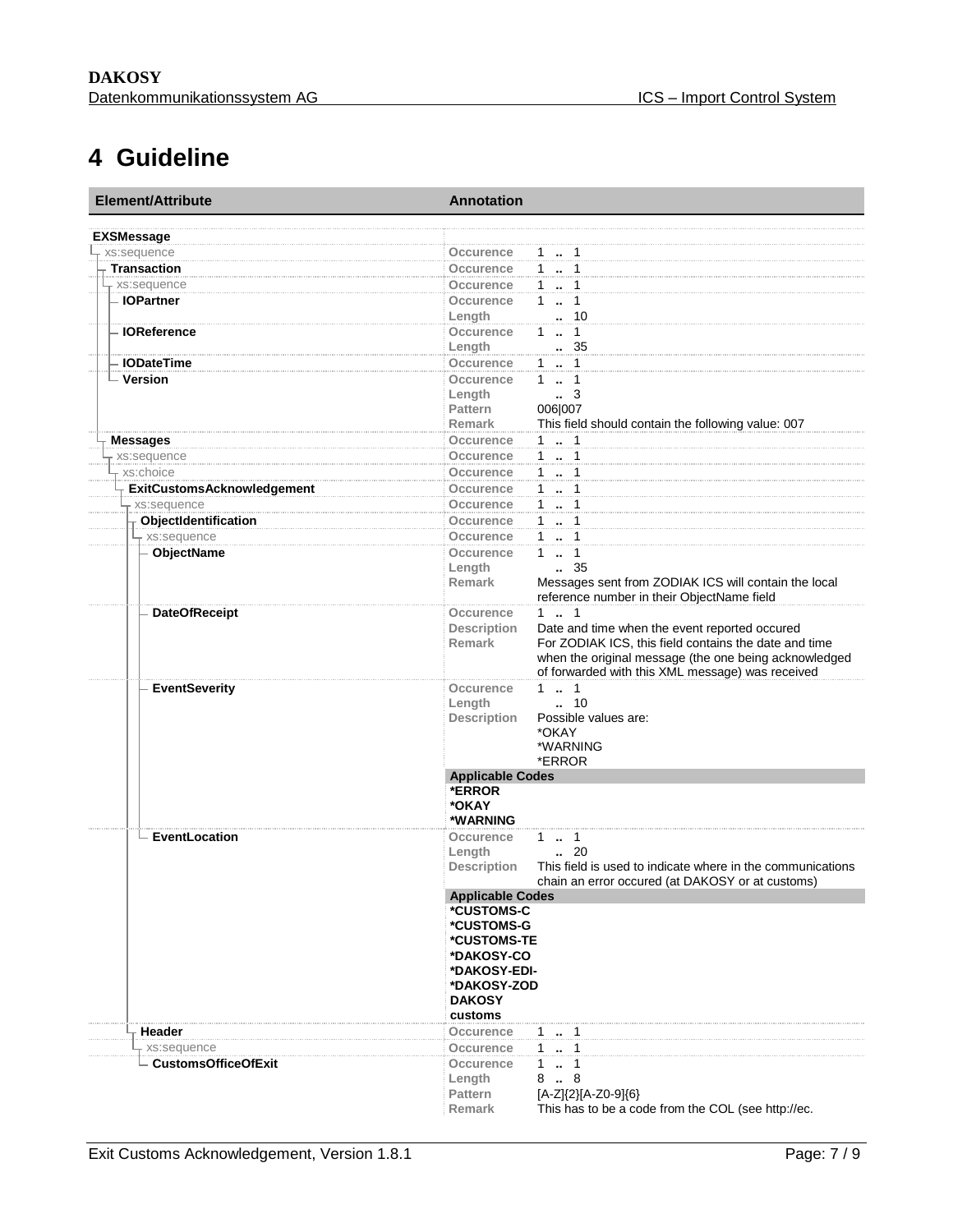europa.eu/taxation\_customs/dds/csrdhome\_en.htm)